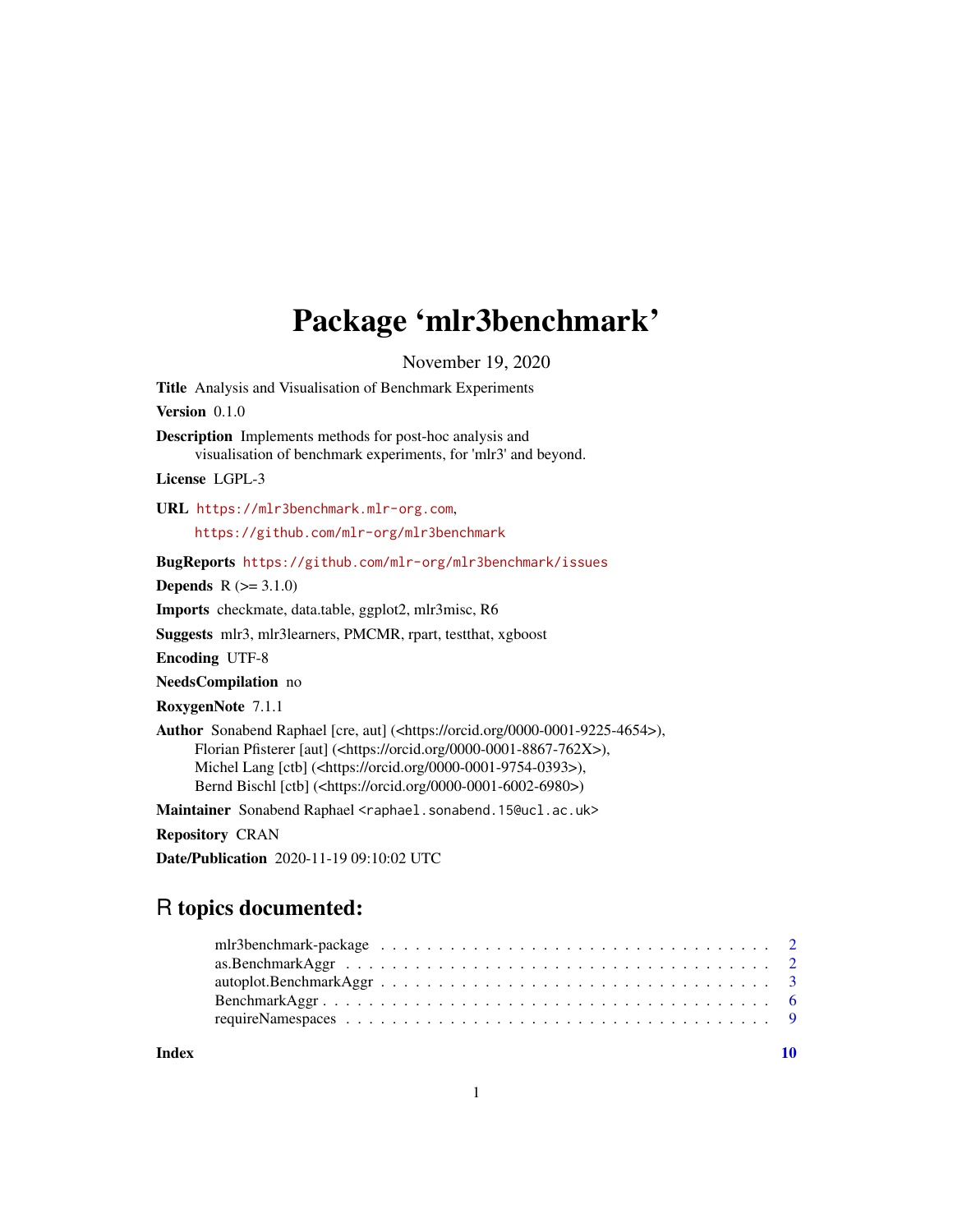<span id="page-1-0"></span>mlr3benchmark-package *mlr3benchmark: Analysis and Visualisation of Benchmark Experiments*

#### Description

Implements methods for post-hoc analysis and visualisation of benchmark experiments, for 'mlr3' and beyond.

#### Author(s)

Maintainer: Sonabend Raphael <raphael.sonabend.15@ucl.ac.uk> [\(ORCID\)](https://orcid.org/0000-0001-9225-4654)

Authors:

• Florian Pfisterer <pfistererf@googlemail.com> [\(ORCID\)](https://orcid.org/0000-0001-8867-762X)

Other contributors:

- Michel Lang <michellang@gmail.com> [\(ORCID\)](https://orcid.org/0000-0001-9754-0393) [contributor]
- Bernd Bischl <br/>bernd\_bischl@gmx.net> [\(ORCID\)](https://orcid.org/0000-0001-6002-6980) [contributor]

#### See Also

Useful links:

- <https://mlr3benchmark.mlr-org.com>
- <https://github.com/mlr-org/mlr3benchmark>
- Report bugs at <https://github.com/mlr-org/mlr3benchmark/issues>

<span id="page-1-1"></span>as.BenchmarkAggr *Coercions to BenchmarkAggr*

#### Description

Coercion methods to [BenchmarkAggr.](#page-5-1) For [mlr3::BenchmarkResult](#page-0-0) this is a simple wrapper around the [BenchmarkAggr](#page-5-1) constructor called with [mlr3::BenchmarkResult\\$](#page-0-0)aggregate().

#### Usage

```
as.BenchmarkAggr(obj, independent = TRUE, strip_prefix = TRUE, \ldots)
```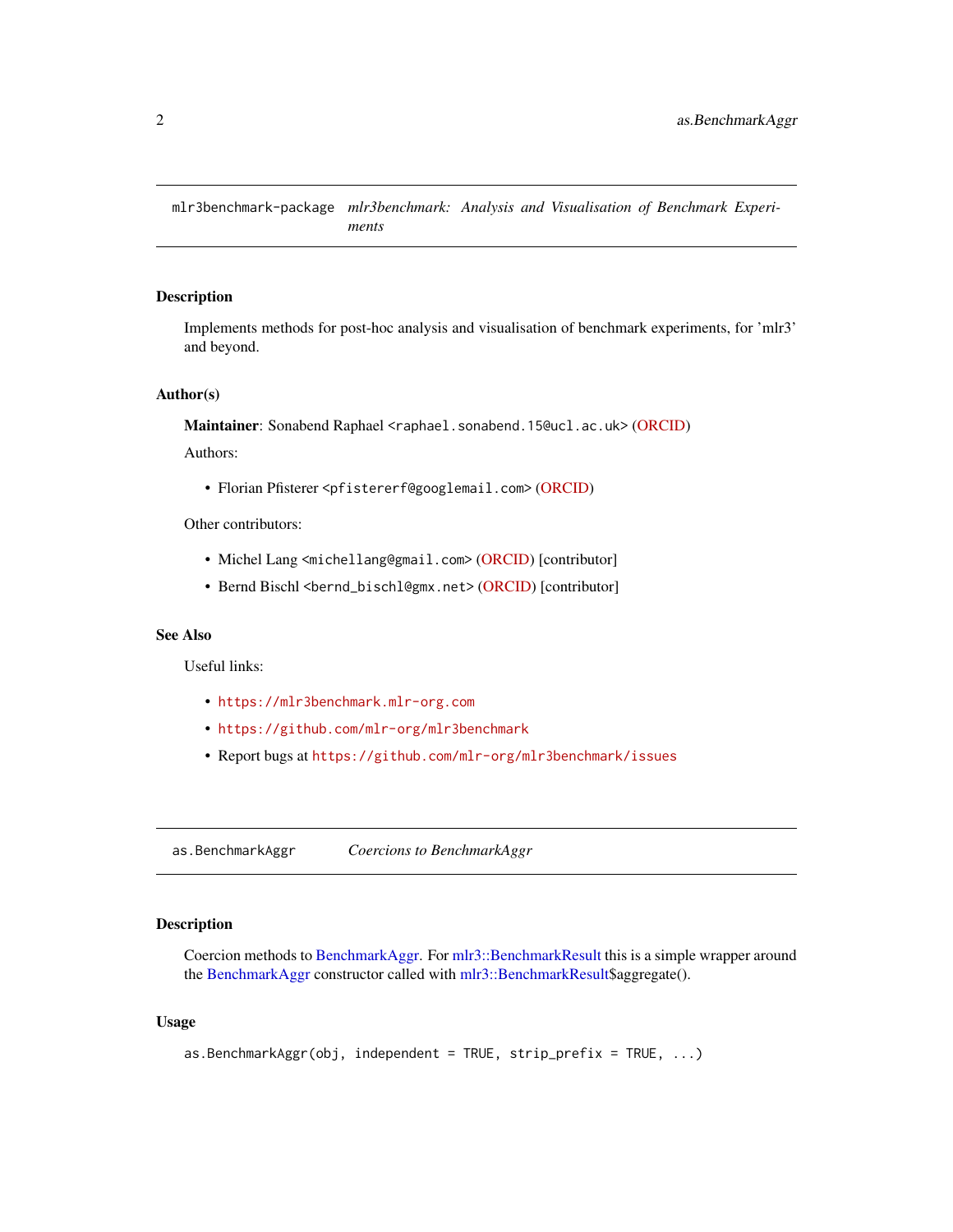#### <span id="page-2-0"></span>**Arguments**

| obi                       | $(mlr3::\text{BenchmarkResult}$ matrix $(1))$ |
|---------------------------|-----------------------------------------------|
|                           | Passed to BenchmarkAggr\$new().               |
| independent, strip_prefix |                                               |
|                           | See BenchmarkAggr\$initialize().              |
|                           | ANY                                           |
|                           | Passed to mlr3::BenchmarkResult\$aggregate(). |

#### Examples

```
df = data.frame(task_id = rep(c("A", "B"), each = 5),learner_id = paste0("L", 1:5),RMSE = runif(10), MAE = runif(10))
```

```
as.BenchmarkAggr(df)
```

```
if (requireNamespaces(c("mlr3", "rpart"))) {
 library(mlr3)
 task = tsks(c("boston_housing", "mtcars"))
 learns = lrns(c("regr.featureless", "regr.rpart"))
 bm = benchmark(benchmark_grid(task, learns, rsmp("cv", folds = 2)))
 # default measure
 as.BenchmarkAggr(bm)
 # change measure
 as.BenchmarkAggr(bm, measure = msr("regr.rmse"))
}
```
autoplot.BenchmarkAggr

*Plots for BenchmarkAggr*

#### Description

Generates plots for [BenchmarkAggr,](#page-5-1) all assume that there are multiple, independent, tasks. Choices depending on the argument type:

- "mean" (default): Assumes there are at least two independent tasks. Plots the sample mean of the measure for all learners with error bars computed with the standard error of the mean.
- "box": Boxplots for each learner calculated over all tasks for a given measure.
- "fn": Plots post-hoc Friedman-Nemenyi by first calling [BenchmarkAggr\\$](#page-5-1)friedman\_posthoc and plotting significant pairs in coloured squares and leaving non-significant pairs blank, useful for simply visualising pair-wise comparisons.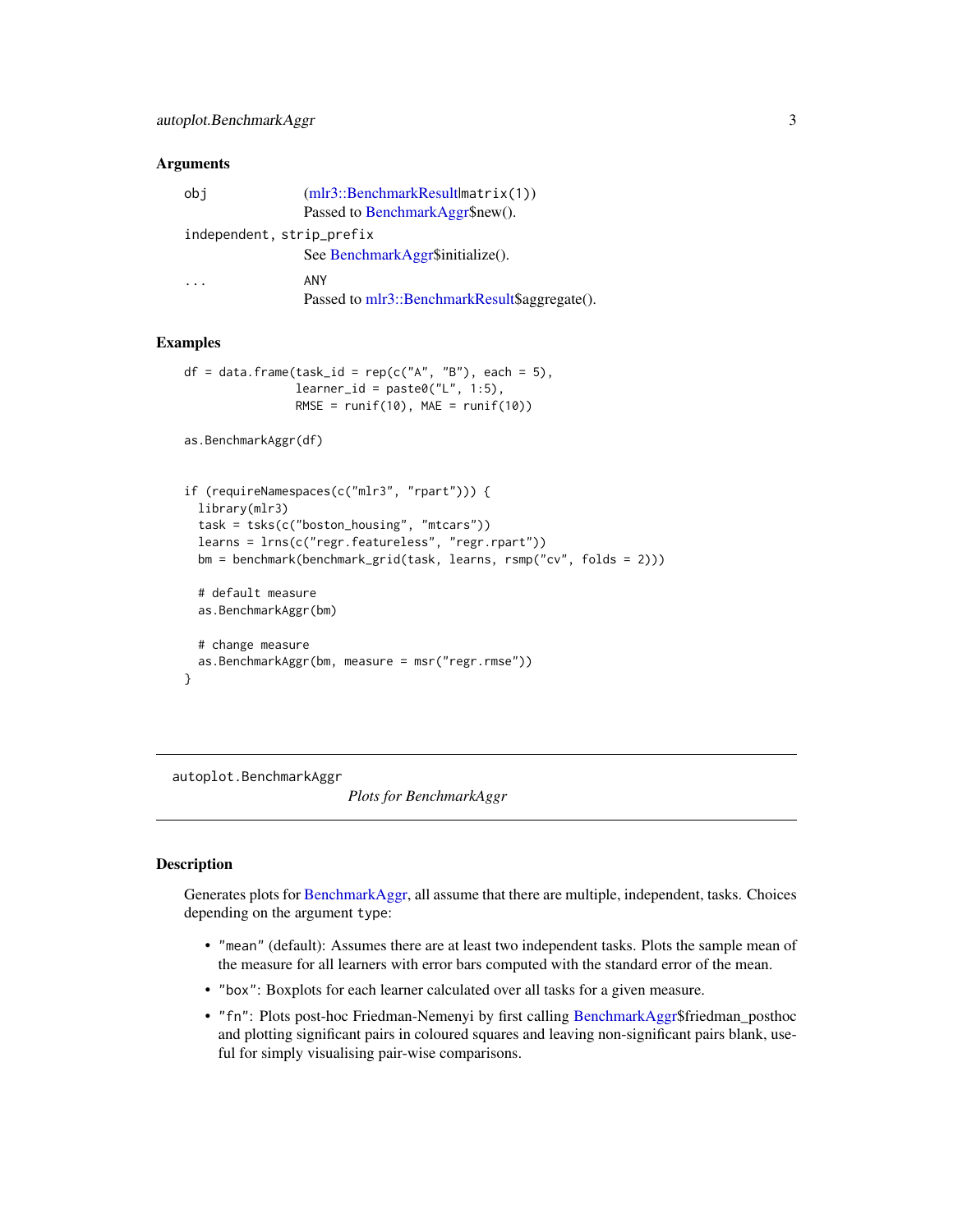<span id="page-3-0"></span>• "cd": Critical difference plots (Demsar, 2006). Learners are drawn on the x-axis according to their average rank with the best performing on the left and decreasing performance going right. Any learners not connected by a horizontal bar are significantly different in performance. Critical differences are calculated as:

$$
CD = q_{\alpha} \sqrt{\left(\frac{k(k+1)}{6N}\right)}
$$

Where  $q_{\alpha}$  is based on the studentized range statistic. See references for further details. It's recommended to use [magick::image\\_trim\(\)](#page-0-0) to crop the white space around the image.

#### Usage

```
## S3 method for class 'BenchmarkAggr'
autoplot(
 obj,
  type = c("mean", "box", "fn", "cd"),
 meas = NULL,level = 0.95,p.value = 0.05,
 minimize = TRUE,
  test = "nem",
 baseline = NULL,
  style = 1L,
  ratio = 1/7,
 col = "red",...
\mathcal{L}
```
#### Arguments

| obi      | <b>BenchmarkAggr</b>                                                                                                                                                             |
|----------|----------------------------------------------------------------------------------------------------------------------------------------------------------------------------------|
| type     | (character(1))<br>Type of plot, see description.                                                                                                                                 |
| meas     | (character(1))<br>Measure to plot, should be in obj\$measures, can be NULL if only one measure<br>is in $obj$ .                                                                  |
| level    | (numeric(1))<br>Confidence level for error bars for type = "mean"                                                                                                                |
| p.value  | (numeric(1))<br>What value should be considered significant for type = "cd" and type = "fn".                                                                                     |
| minimize | (logical(1))<br>For type = "cd", indicates if the measure is optimally minimized. Default is<br>TRUE.                                                                            |
| test     | (character(1)))<br>For type = "cd", critical differences are either computed between all learners<br>(test = "nemenyi"), or to a baseline (test = "bd"). Bonferroni-Dunn usually |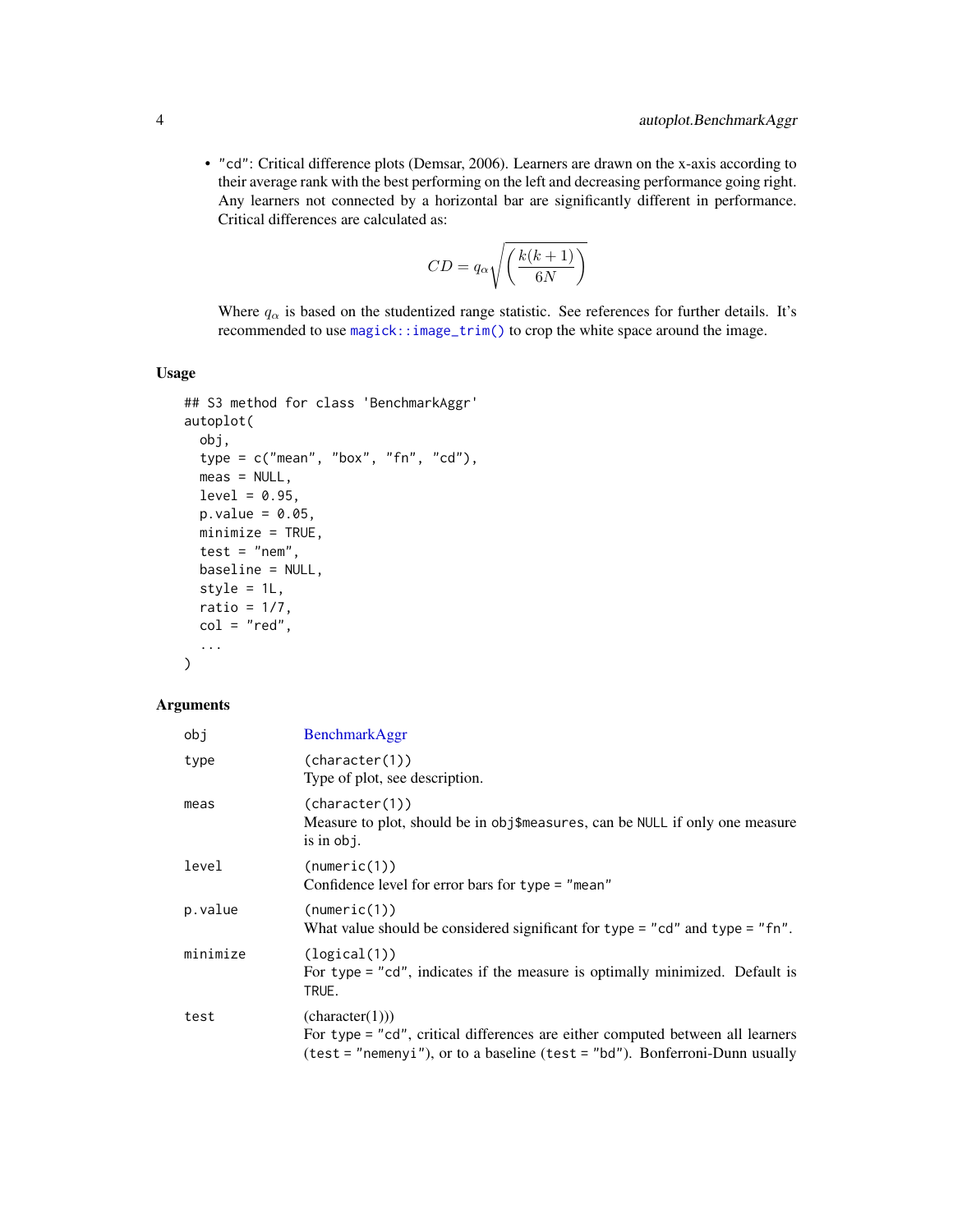<span id="page-4-0"></span>

|          | yields higher power than Nemenyi as it only compares algorithms to one base-<br>line. Default is "nemenyi".                                                                                                   |
|----------|---------------------------------------------------------------------------------------------------------------------------------------------------------------------------------------------------------------|
| baseline | (character(1))<br>For type = "cd" and test = "bd" a baseline learner to compare the other learn-<br>ers to, should be in \$learners, if NULL then differences are compared to the best<br>performing learner. |
| style    | (integer(1))<br>For type = "cd" two ggplot styles are shipped with the package (style = $1$ or<br>style = 2), otherwise the data can be accessed via the returned ggplot.                                     |
| ratio    | (numeric(1))<br>For type = "cd" and style = 1, passed to $ggplot2::coord_fixed(), useful$<br>for quickly specifying the aspect ratio of the plot, best used with ggsave().                                    |
| col      | (character(1))<br>For type = "fn", specifies color to fill significant tiles, default is "red".                                                                                                               |
| .        | <b>ANY</b><br>Additional arguments, currently unused.                                                                                                                                                         |

#### References

Janez Demsar, Statistical Comparisons of Classifiers over Multiple Data Sets, JMLR, 2006

#### Examples

```
if (requireNamespaces(c("mlr3learners", "mlr3", "rpart", "xgboost"))) {
library(mlr3)
library(mlr3learners)
library(ggplot2)
set.seed(1)
task = tsks(c("iris", "sonar", "wine", "zoo"))
learns = lrns(c("classif.featureless", "classif.rpart", "classif.xgboost"))
bm = benchmark(benchmark_grid(task, learns, rsmp("cv", folds = 3)))
obj = as.BenchmarkAggr(bm)
# mean and error bars
autoplot(obj, type = "mean", level = 0.95)
if (requireNamespace("PMCMR", quietly = TRUE)) {
  # critical differences
  autoplot(obj, type = "cd", style = 1)autoplot(obj, type = "cd", style = 2)# post-hoc friedman-nemenyi
  autoplot(obj, type = "fn")
}
}
```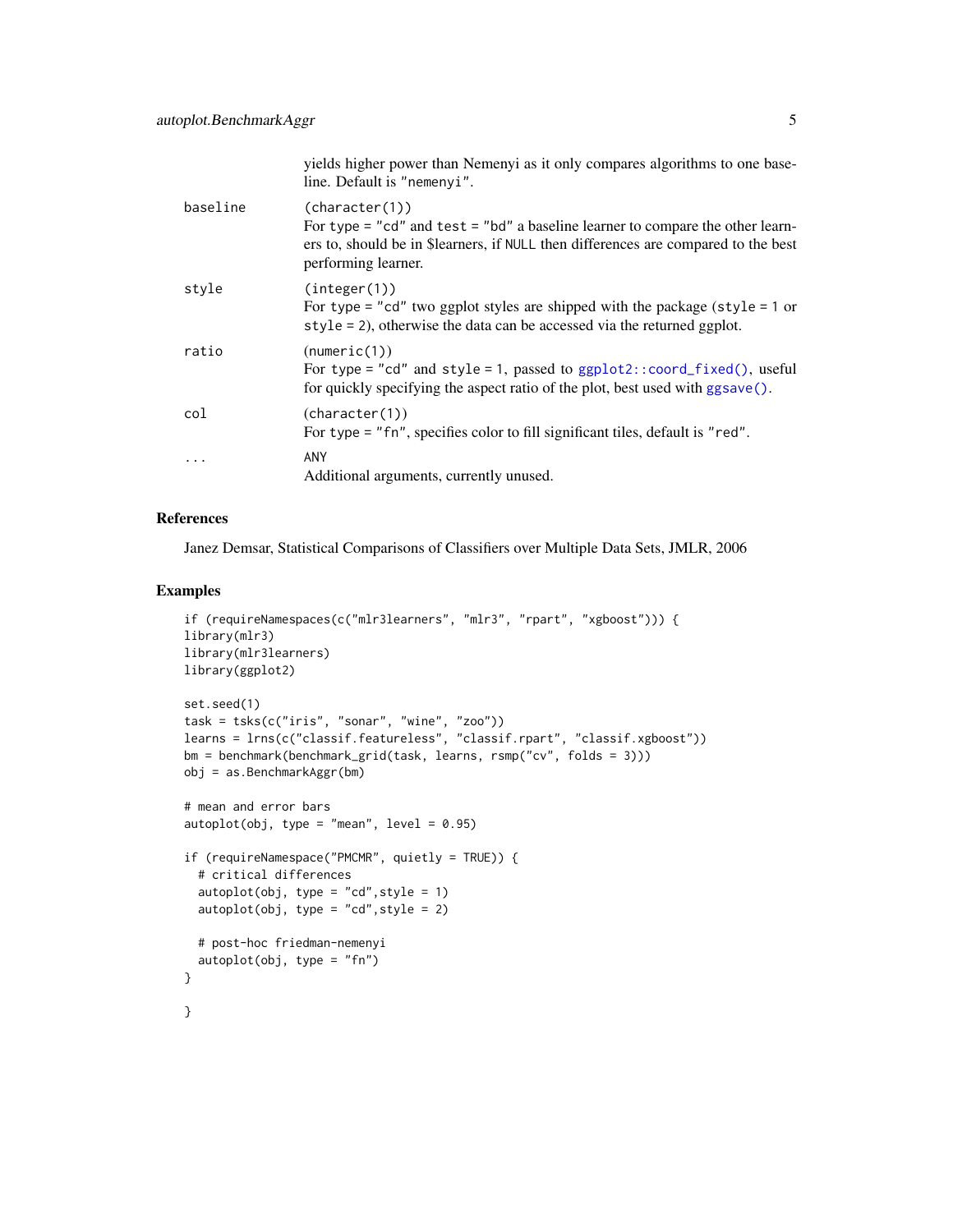<span id="page-5-1"></span><span id="page-5-0"></span>

#### Description

An R6 class for aggregated benchmark results.

#### Details

This class is used to easily carry out and guide analysis of models after aggregating the results after resampling. This can either be constructed using **[mlr3](https://CRAN.R-project.org/package=mlr3)** objects, for example the result of [mlr3::BenchmarkResult\\$](#page-0-0)aggregate or via [as.BenchmarkAggr,](#page-1-1) or by passing in a custom dataset of results. Custom datasets must include at the very least, column names learner\_id (for models) and task\_id (for datasets).

Currently supported for multiple independent datasets only.

#### Active bindings

```
data (data.table::data.table)
     Aggregated data.
```
learners (character()) Unique learner names.

tasks (character()) Unique task names.

measures (character()) Unique measure names.

nlrns (integers()) Number of learners.

ntasks (integers()) Number of tasks.

nmeas (integers()) Number of measures.

nrow (integers()) Number of rows.

#### Methods

#### Public methods:

- [BenchmarkAggr\\$new\(\)](#page-6-0)
- [BenchmarkAggr\\$print\(\)](#page-6-1)
- [BenchmarkAggr\\$summary\(\)](#page-6-2)
- [BenchmarkAggr\\$rank\\_data\(\)](#page-6-3)
- [BenchmarkAggr\\$friedman\\_test\(\)](#page-7-0)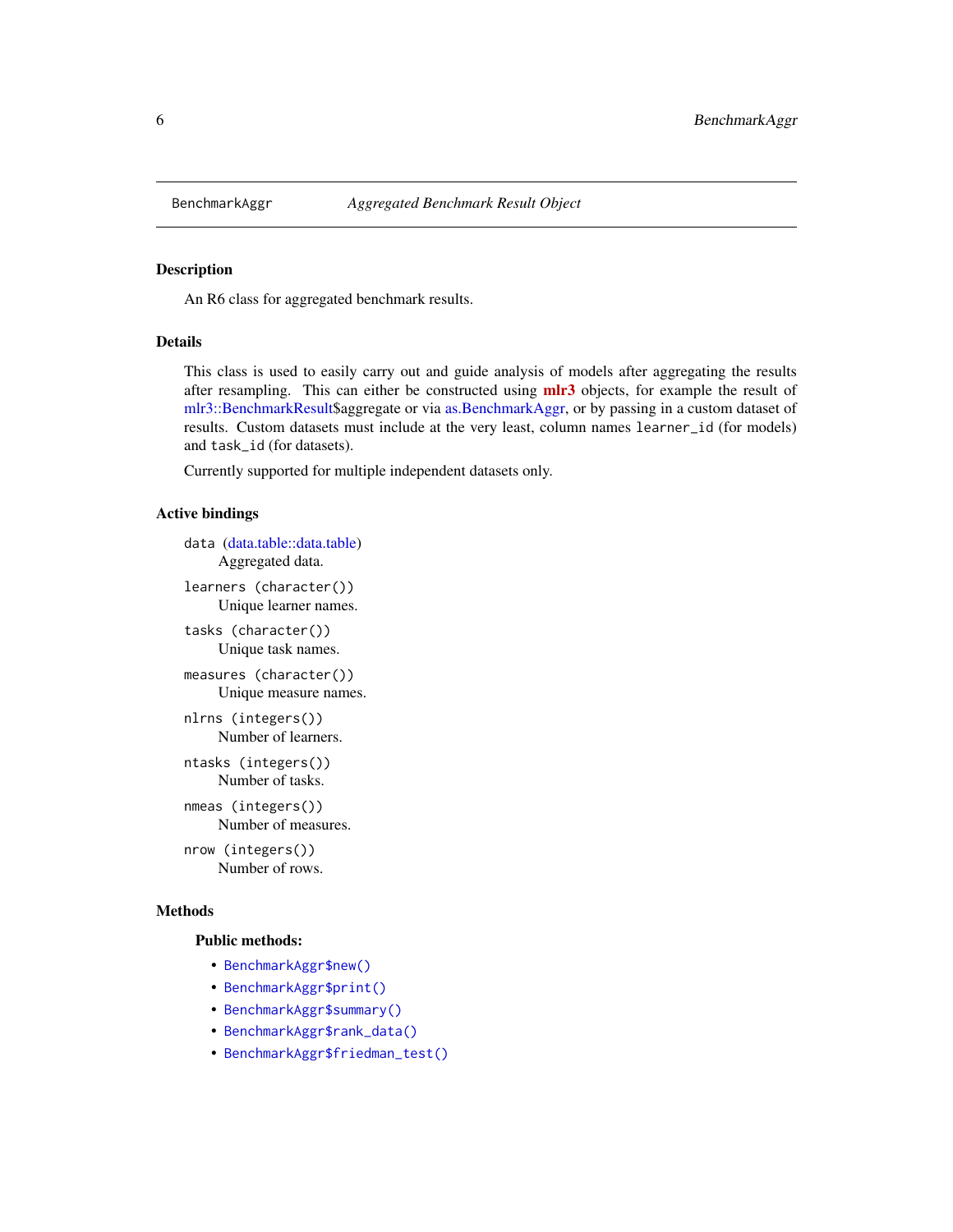#### <span id="page-6-4"></span>BenchmarkAggr 7

- [BenchmarkAggr\\$friedman\\_posthoc\(\)](#page-7-1)
- [BenchmarkAggr\\$clone\(\)](#page-7-2)

<span id="page-6-0"></span>Method new(): Creates a new instance of this [R6](#page-0-0) class.

*Usage:*

```
BenchmarkAggr$new(dt, independent = TRUE, strip_prefix = TRUE, ...)
```
*Arguments:*

```
dt (matrix(1))
```
matrix like object coercable to [data.table::data.table,](#page-0-0) should include column names "task\_id" and "learner\_id", and at least one measure (numeric). If ids are not already factors then coerced internally.

```
independent (logical(1))
```
Are tasks independent of one another? Affects which tests can be used for analysis.

```
strip_prefix (logical(1))
```
If TRUE (default) then mlr prefixes, e.g. regr., classif., are automatically stripped from the learner\_id.

... ANY

Additional arguments, currently unused.

<span id="page-6-1"></span>Method print(): Prints the internal data via [data.table::print.data.table.](#page-0-0)

```
Usage:
BenchmarkAggr$print(...)
```
*Arguments:*

... ANY

Passed to [data.table::print.data.table.](#page-0-0)

<span id="page-6-2"></span>Method summary(): Prints the internal data via [data.table::print.data.table.](#page-0-0)

*Usage:*

```
BenchmarkAggr$summary(...)
```
*Arguments:*

... ANY

Passed to [data.table::print.data.table.](#page-0-0)

<span id="page-6-3"></span>Method rank\_data(): Ranks the aggregated data given some measure.

*Usage:*

```
BenchmarkAggr$rank_data(meas = NULL, minimize = TRUE, task = NULL, ...)
```
*Arguments:*

meas (character(1))

Measure to rank the data against, should be in \$measures. Can be NULL if only one measure in data.

```
minimize (logical(1))
```
Should the measure be minimized? Default is TRUE.

task (character(1))

If NULL then returns a matrix of ranks where columns are tasks and rows are learners, otherwise returns a one-column matrix of a specified task, should be in \$tasks.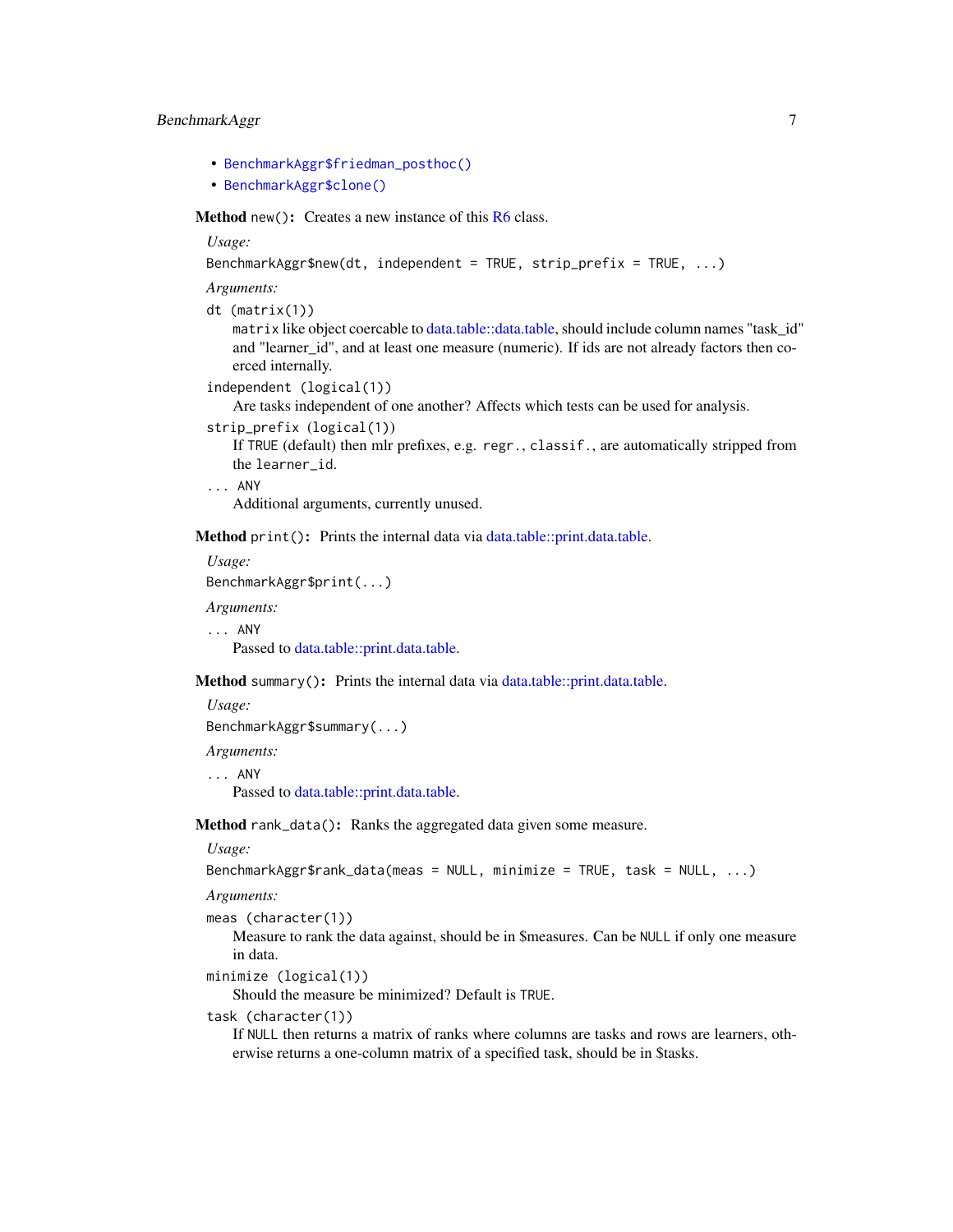#### <span id="page-7-3"></span>8 BenchmarkAggr

```
... ANY ANY
  data.table::frank().
```
<span id="page-7-0"></span>Method friedman\_test(): Computes Friedman test over all tasks, assumes datasets are independent.

*Usage:*

```
BenchmarkAggr$friedman_test(meas = NULL, p.adjust.method = NULL)
```
*Arguments:*

meas (character(1))

Measure to rank the data against, should be in \$measures. If no measure is provided then returns a matrix of tests for all measures.

p.adjust.method (character(1))

Passed to [p.adjust](#page-0-0) if meas = NULL for multiple testing correction. If NULL then no correction applied.

<span id="page-7-1"></span>Method friedman\_posthoc(): Posthoc Friedman Nemenyi tests. Computed with [PMCMR::posthoc.friedman.nemenyi.test.](#page-0-0) If global \$friedman\_test is non-significant then this is returned and no post-hocs computed. Also returns critical difference

#### *Usage:*

```
BenchmarkAggr$friedman_posthoc(meas = NULL, p.value = 0.05)
```
*Arguments:*

```
meas (character(1))
```
Measure to rank the data against, should be in \$measures. Can be NULL if only one measure in data.

```
p.value (numeric(1))
```
p.value for which the global test will be considered significant.

<span id="page-7-2"></span>Method clone(): The objects of this class are cloneable with this method.

```
Usage:
BenchmarkAggr$clone(deep = FALSE)
Arguments:
deep Whether to make a deep clone.
```
#### References

Janez Demsar, Statistical Comparisons of Classifiers over Multiple Data Sets, JMLR, 2006

#### Examples

```
# Not restricted to mlr3 objects
df = data frame(task_id = rep(c("A", "B"), each = 5),learner_id = paste0("L", 1:5),RMSE = runif(10), MAE = runif(10))
BenchmarkAggr$new(df)
if (requireNamespaces(c("mlr3", "rpart"))) {
 library(mlr3)
```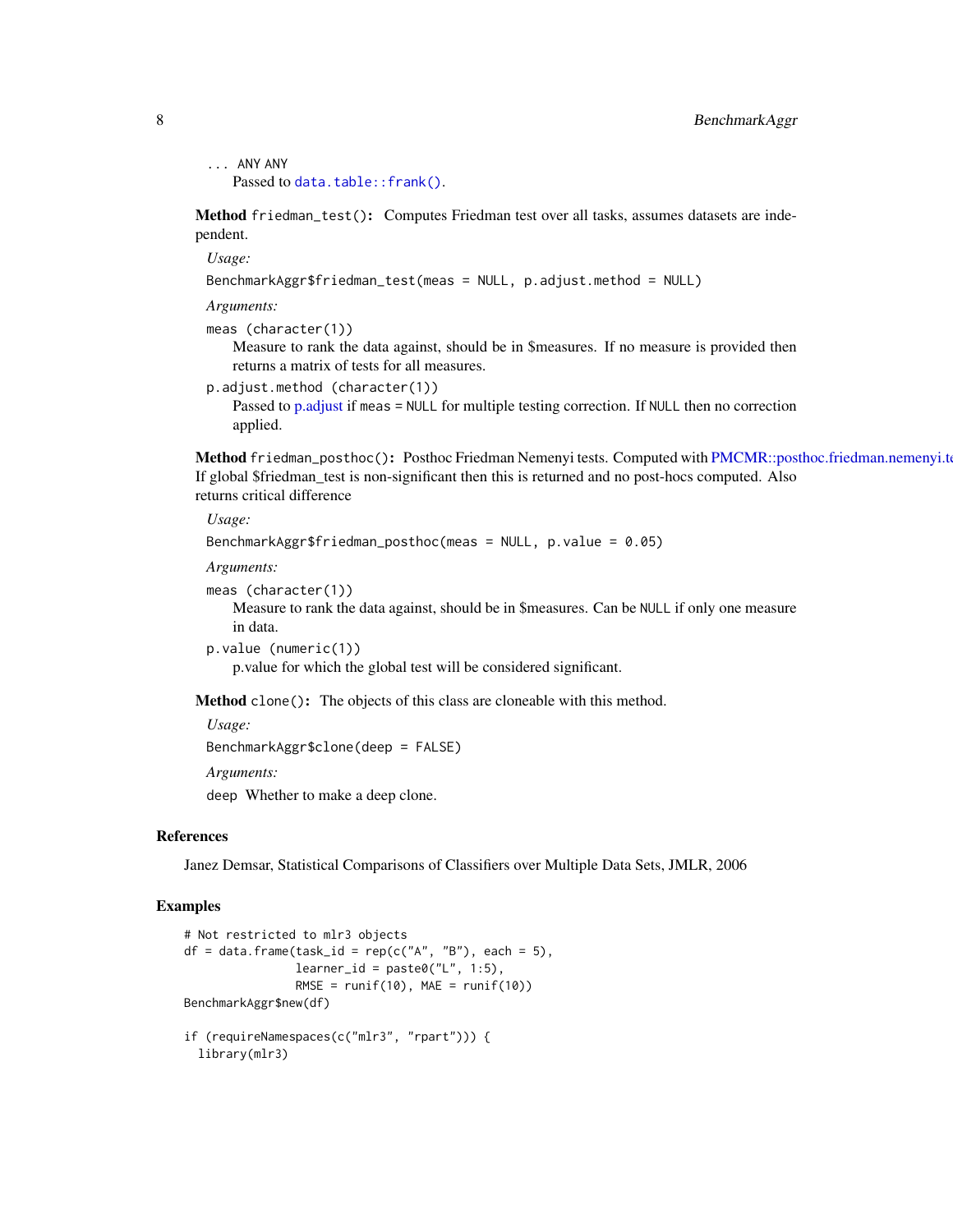#### <span id="page-8-0"></span>requireNamespaces 9

```
task = tsks(c("boston_housing", "mtcars"))
  learns = lrns(c("regr.featureless", "regr.rpart"))
  bm = benchmark(benchmark_grid(task, learns, rsmp("cv", folds = 2)))
 # coercion
 as.BenchmarkAggr(bm)
 # initialize
 BenchmarkAggr$new(bm$aggregate())
}
```
requireNamespaces *Helper Vectorizing requireNamespace*

#### Description

Internal helper function for documentation.

#### Usage

requireNamespaces(x)

#### Arguments

x Packages to check.